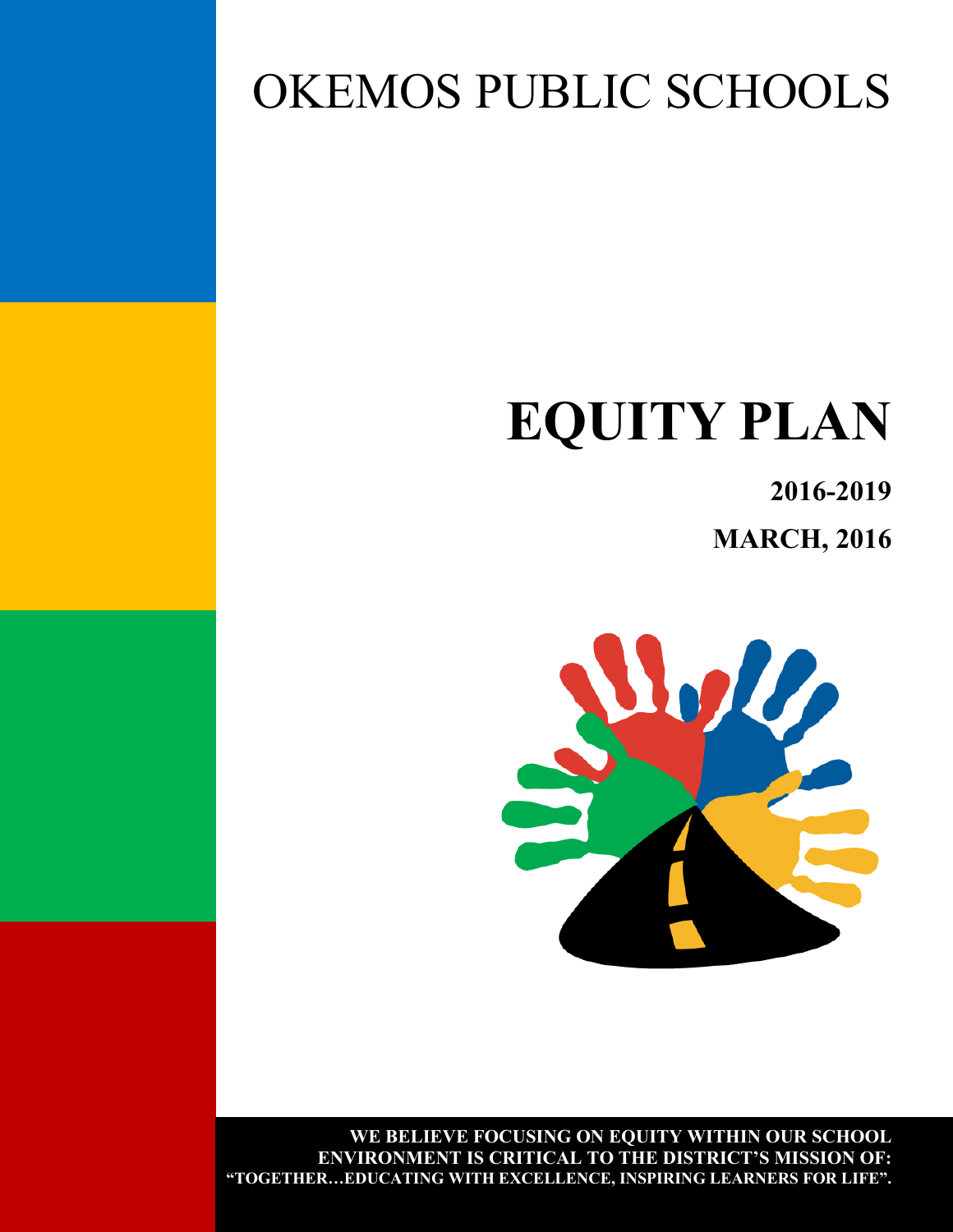Okemos Public Schools

# **2016-2019 Equity Plan March, 2016**

### **Prepared by:**

Dr. Catherine J. Ash, Superintendent Okemos Public Schools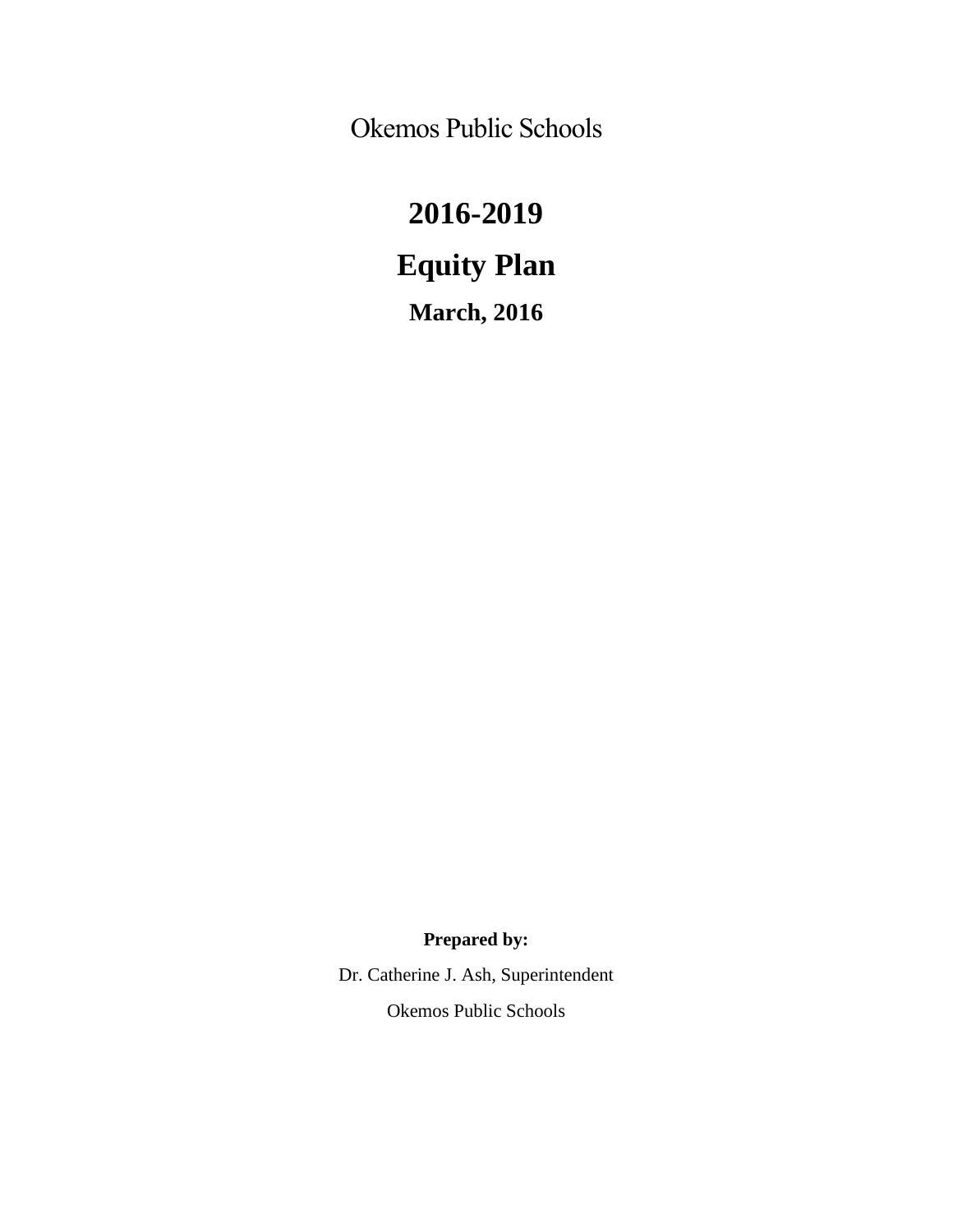# OKEMOS PUBLIC SCHOOLS

# FINAL REPORT

# TABLE OF CONTENTS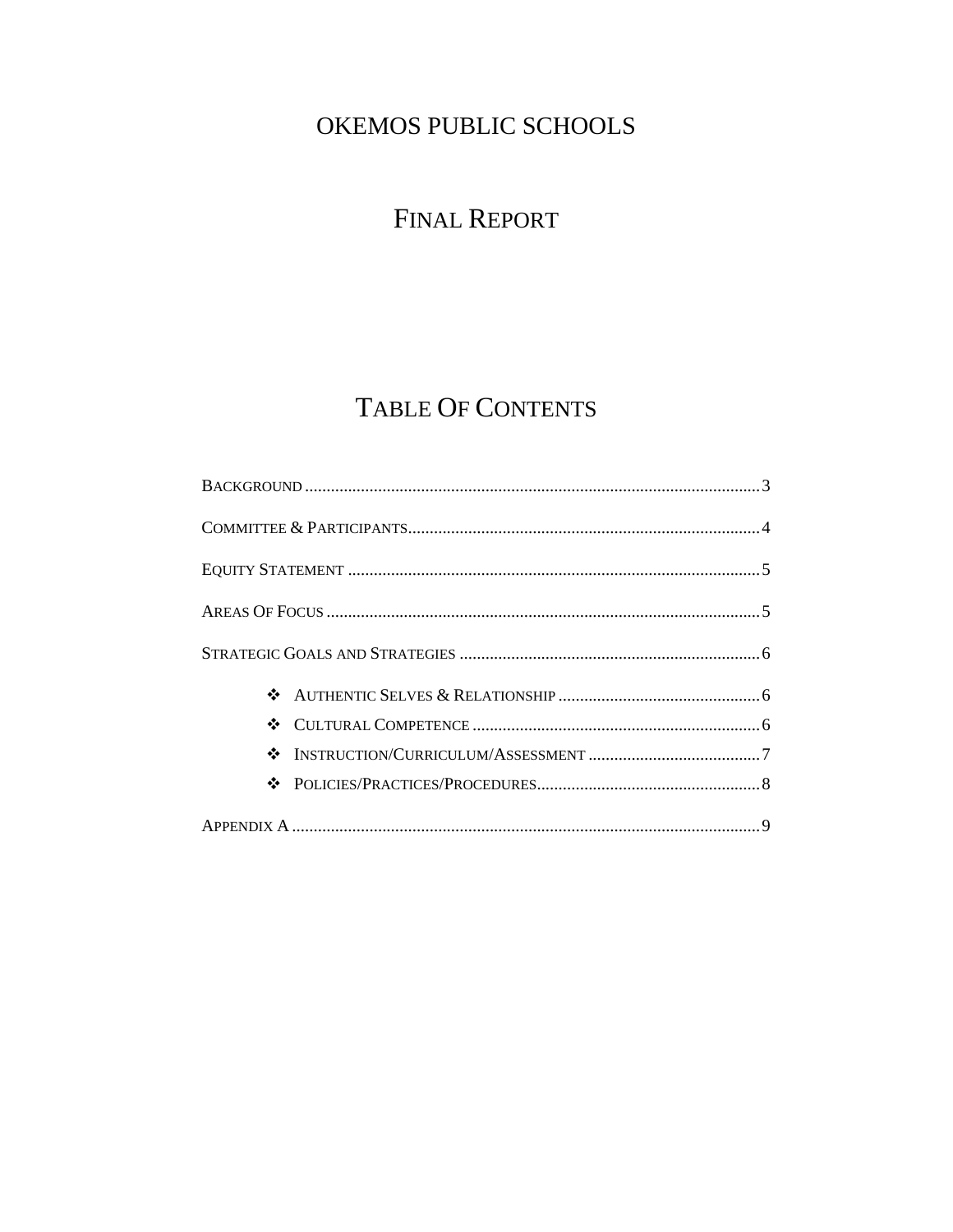# **BACKGROUND**

In March of 2012, The Okemos Public Schools' Board of Education adopted a Strategic Plan that would establish priorities and focus the district's efforts from 2012-2016. This strategic planning process was characterized by full and active participation of thirty-six (36) planners. The planners identified the critical issues facing the district, as well as developed broad goals and strategies to address the critical issues. One of the identified critical areas of focus having the "greatest strategic importance" to the long-term well-being of Okemos Public Schools was DIVERSITY. Specifically, two goals were established:

- $\div$  Goal 3: Establish the district as a leader within the community for promoting and establishing a positive direction toward inclusive diversity.
- Goal 4: Create a school environment where students, staff and community recognize and appreciate the diverse attributes and identities of each other.

Recognizing the importance, as well as the commitment to this work, the Superintendent established the following as one of three professional goals:

 Goal 1: Create a *culturally competent and responsive* school environment where students, staff and community recognize, embrace, celebrate, appreciate and value the diverse attributes and identities of each other.

A strategy that is assisting in achieving this goal was the establishment of a district Cultural Diversity Advisory Committee to inform and advise the Superintendent, promoting informed, relevant and impactful action.

During the spring of 2014, all high school students, staff members, parents/guardians and community members were invited to consider serving on this committee. Over forty (43) applications were received and seventeen (17) individuals with very diverse backgrounds and perspectives were selected to serve on the advisory committee. This committee served a critical role in our school community's development of this Equity Plan.

Based on a variety of data sources, it was evident that a focused and strategic effort was needed to create a culturally competent, responsive and inclusive school environment for ALL our students. Critical components in defining our current reality, identifying areas of focus and informing specific goals included student (grades 7-12), parents/guardian (K-12) and staff (K-12) surveys, discipline data, special education reports, achievement data, as well as formal and informal conversations with students, parents/guardians, staff and community members. The following opportunities elicited invaluable input and feedback, informing the final plan:

**Equity Planning Sessions** (October 28<sup>th</sup> and November 17, 2015): All directors, principals and school board members, as well as the Cultural Diversity Advisory Committee and additional high school students developed a draft Equity Plan. This work was facilitated by Dr. Dorinda Andrews Carter and Ms. Teresa Bingman.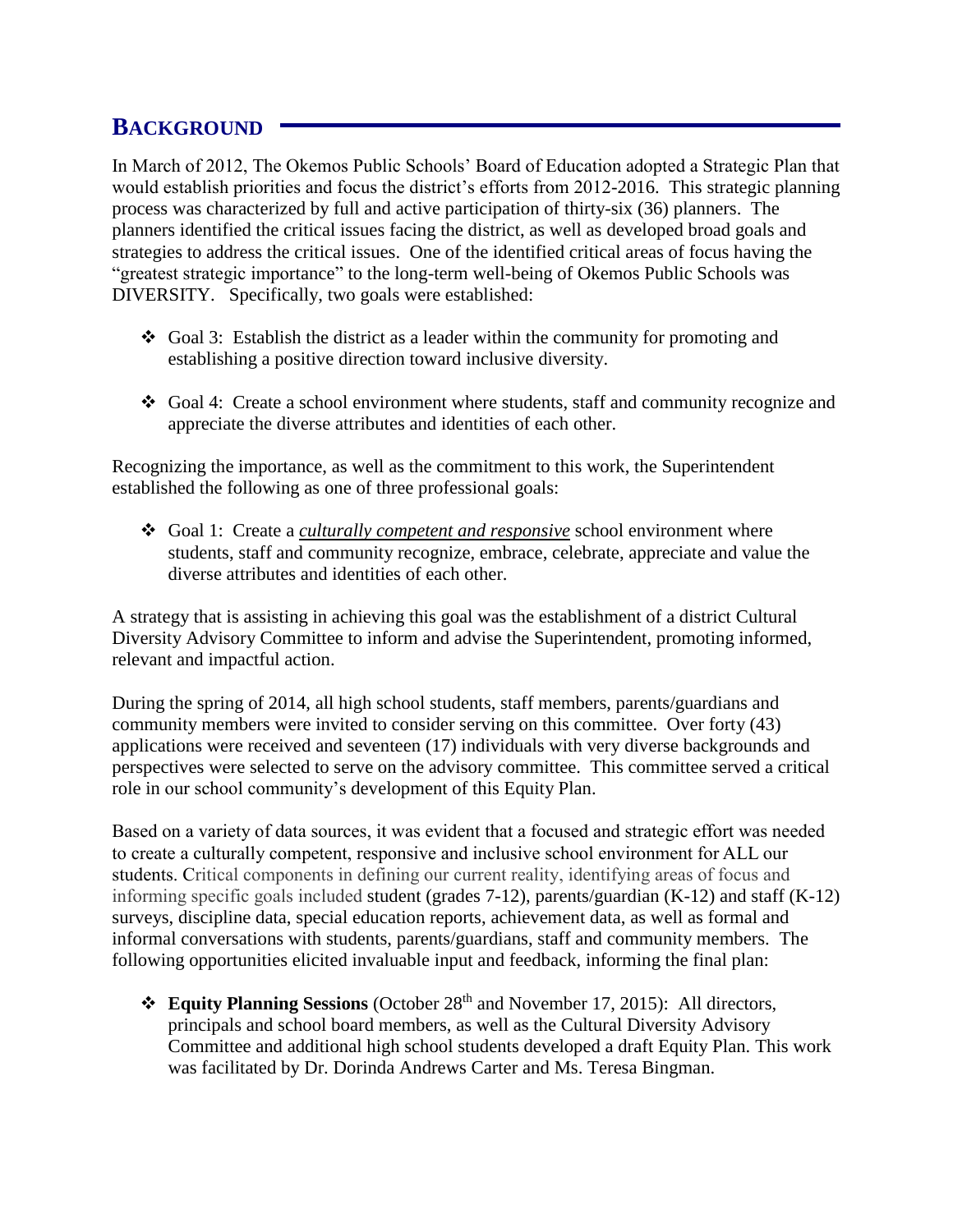- **❖** Community Conversation with Board of Education (January 13, 2016): All high school students, parents/guardians, staff members and community members were invited to the conversation, seeking input and feedback on the draft Equity Plan. Over one hundred (100) individuals actively participated, offering diverse perspectives and insights. This work was facilitated by Dr. Dorinda Andrews Carter and Ms. Teresa Bingman.
- **Equity Plan Steering Committee**: Significant input was captured from participants in the equity planning sessions and the community conversation. A steering committee was utilized to synthesize and organize the feedback, informing the Equity Plan revisions.
- **Cultural Diversity Advisory Committee Meeting** (March 2, 2016): The committee reviewed and finalized the Equity Plan.

# **COMMITTEES & PARTICIPANTS**

The participants in the equity planning sessions identified areas of focus, goals and broad strategies that promote equity and actions free from discrimination, and provided a clear direction for the district's continued work from 2016-2019. The final document honors the ideas brought forward by students, staff, parents/guardians, board members and community members during the planning sessions, as well as the community conversation.

## *CULTURAL DIVERSITY ADVISORY COMMITTEE*

| Christina Alighire      | Melinda Barcelon         | Ira Childress           |
|-------------------------|--------------------------|-------------------------|
| Faculty                 | Student                  | Director of Athletics   |
| <b>Adam Clements</b>    | Elizabeth Clifford       | Xavier Durand-Hollis    |
| Faculty                 | Parent                   | Parent                  |
| <b>Beth Josephson</b>   | Daniel Kemsley, EdD      | Melanie Lynn            |
| Faculty                 | <b>Community Member</b>  | <b>Board President</b>  |
| Cory Nieland            | Eduardo Olivo            | Ana Polit               |
| Faculty                 | <b>Community Member</b>  | Student                 |
| Su Penn                 | Chand Rajendra-Nicolucci | <b>Bethany Rigg</b>     |
| Parent/Past Member      | Student                  | <b>Community Member</b> |
| Kevin Scott             | Mina Shin, PhD           | Leeni Shrestha          |
| <b>Community Member</b> | Parent                   | Parent                  |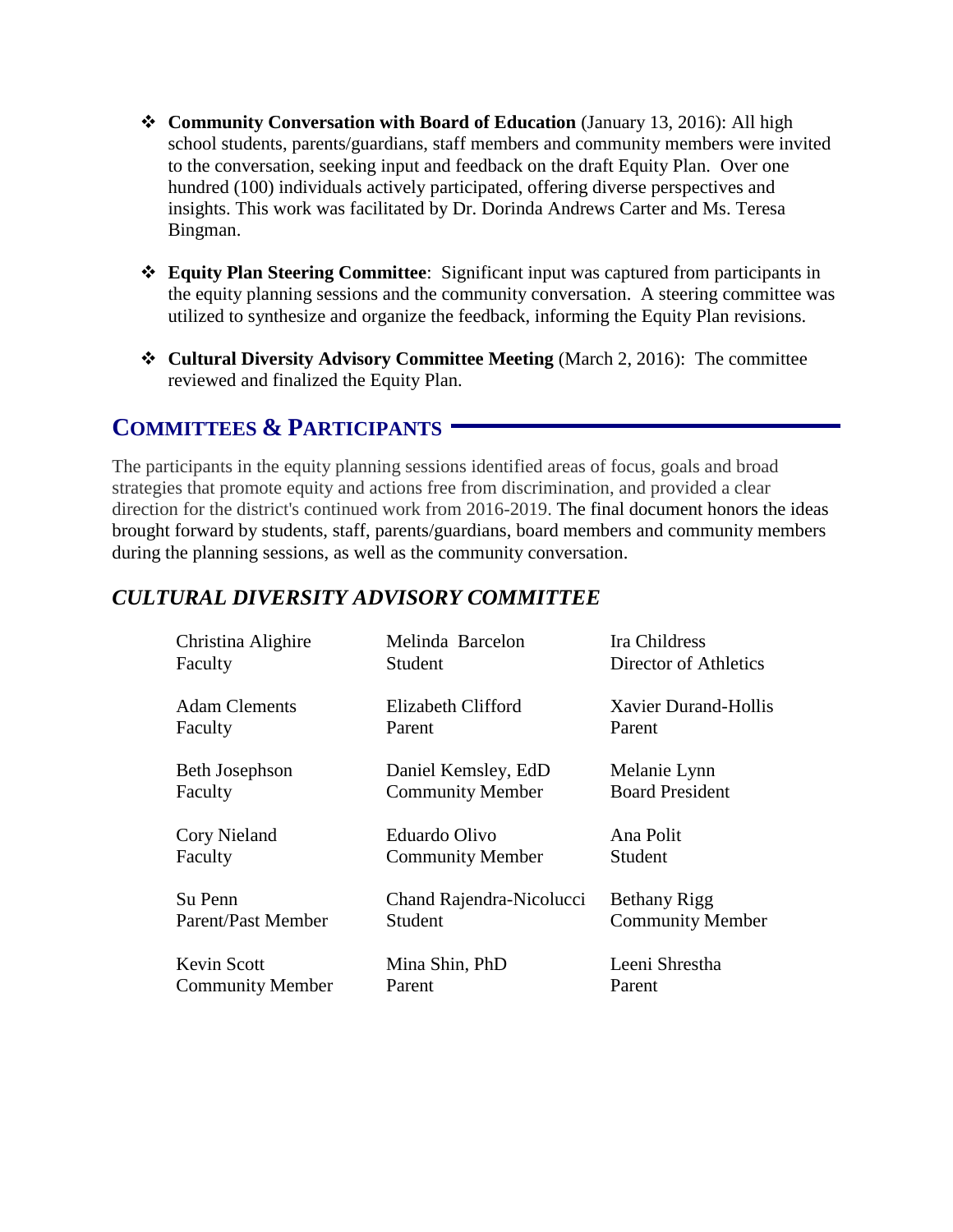#### *EQUITY PLANNING SESSIONS: PARTICIPANTS*

#### **Board Members**

Dean Bolton Amy Crites Melanie Lynn Vincent Lyon-Callo, PhD Punya Mishra, PhD Tonya Rodriquez Donald Romain

**Directors** Errin Chapman Ira Childress Robert Clark Lynna Hassenger Steve Lathrop Heather Pricco Todd Sharp

#### **Principals**

Bob Bullock Steve Delp, PhD Melissa Eades, EdD Tara Fry Andrea Hallead Sue Hallman John Hood Gary Kinzer Jody Noble Noelle Palasty Christine Sermak

#### **Other Administration**

Catherine Ash, PhD., Supt. Patricia Trelstad, Deputy Supt.

#### **Additional Students**

Chaz Richardson Atam Shugayev

#### **Cultural Diversity Advisory Committee**

See above

# *EQUITY PLAN STEERING COMMITTEE*

| Catherine Ash, PhD                   | Melissa Eades, EdD                         | Tara Fry          |
|--------------------------------------|--------------------------------------------|-------------------|
| Superintendent                       | <b>Assistant Principal</b>                 | Principal         |
| John Hood                            | Lynna Hassenger                            | <b>Jody Noble</b> |
| Principal                            | Director of Food Service                   | Principal         |
| <b>Christine Sermak</b><br>Principal | Patricia Trelstad<br>Deputy Superintendent |                   |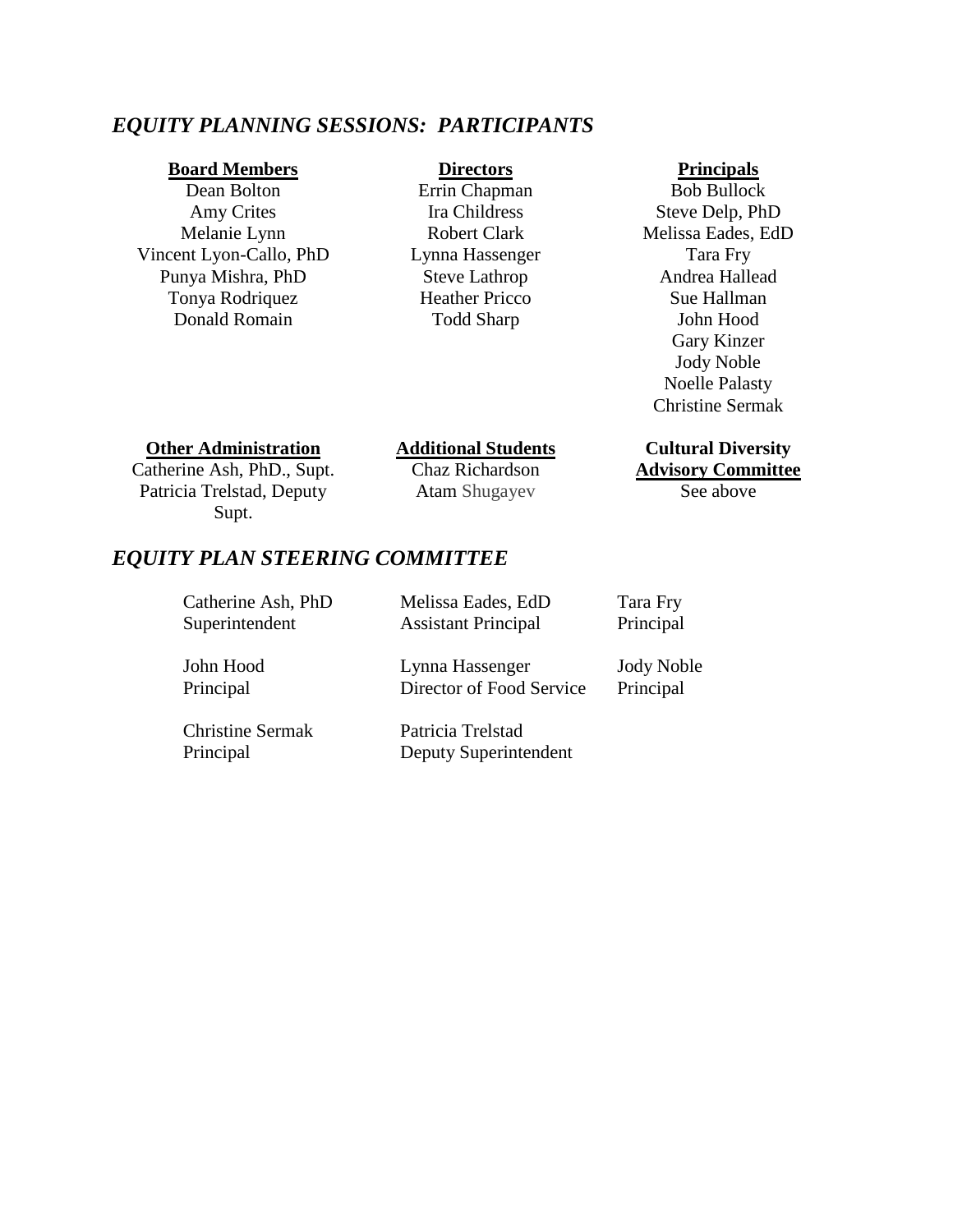# **EQUITY STATEMENT**

#### **We believe focusing on equity within our school environment is critical to the district's mission of: "Together…educating with excellence, inspiring learners for life".**

As a district enhanced by diversity, Okemos Public Schools is dedicated to an ongoing process of creating and sustaining an inclusive and safe culture for students, families and staff.

We respect, value, honor and celebrate the rich dimensions of diversity within our community, including but not limited to: biological sex, disability, ethnicity, family status, gender identity/expression, language, national origin, race, religion, sexual orientation and socio-economic status.

Together, students, family and staff are committed to cultivating a culturally competent and responsive school community to ensure that we are meeting the academic, social, emotional, and behavioral needs of ALL of our students. We will promote equity and eliminate barriers to learning with the goal of improved student achievement and an enhanced social consciousness.

# **AREAS OF FOCUS**

To promote equity and actions that are free from discrimination:

- Authentic Selves and Relationships
- Cultural Competence
- $\triangleleft$  Instruction/Curriculum/Assessments
- Policies/Practices/Procedures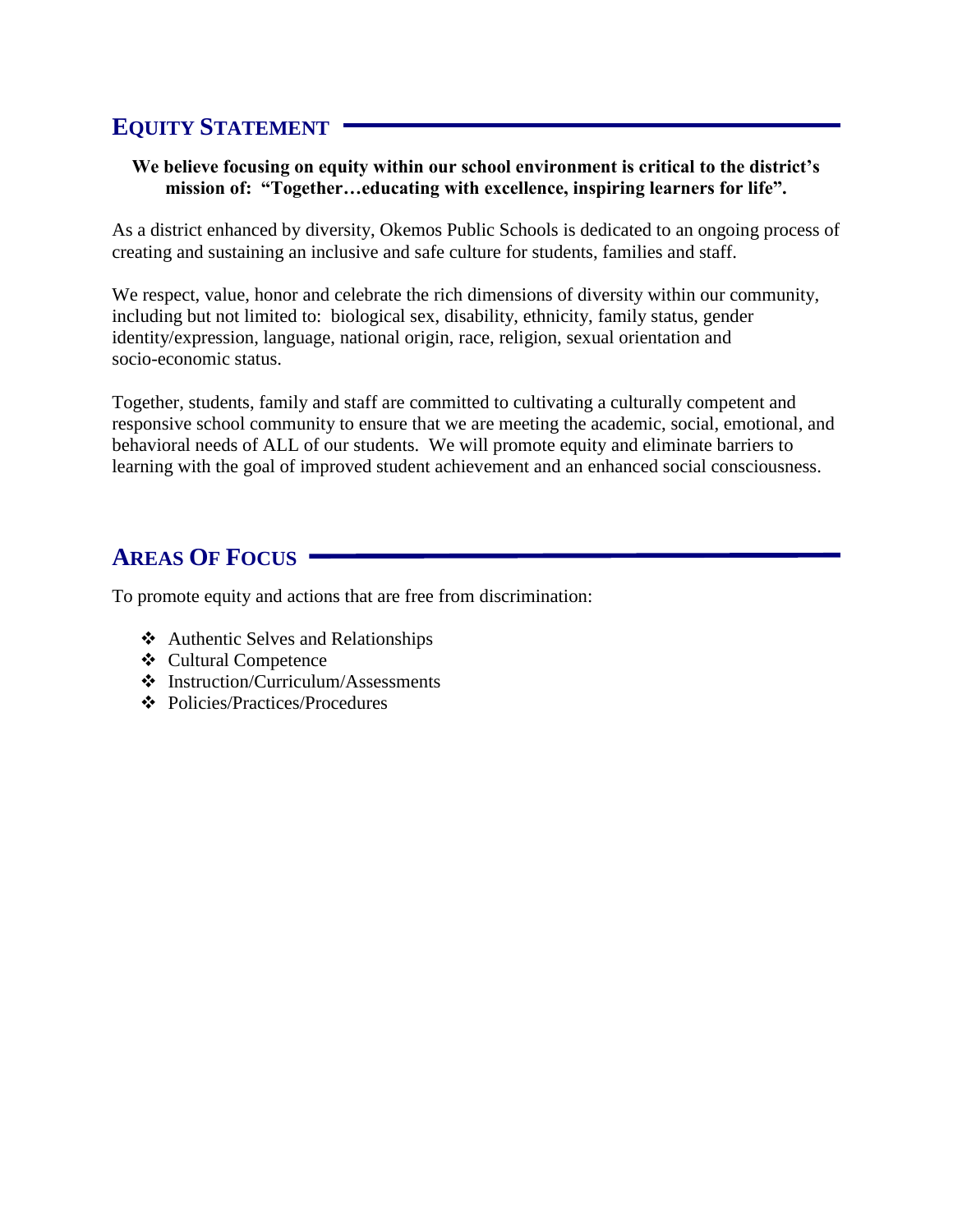# **STRATEGIC GOALS & STRATEGIES**

## *AUTHENTIC SELVES AND RELATIONSHIPS*

**GOAL 1:** Create a school environment where students, parents/guardians/families and staff recognize and appreciate the diverse attributes and identities of one another by honoring selfexpression and individuality.

#### **Strategies:**

- A. Actively engage students, parents/guardians/families and staff in opportunities to explore, reflect and learn more about themselves, one another and their diverse backgrounds.
- B. Actively engage students, parents/guardians/families and staff in opportunities to examine their conscious and unconscious bias.

**GOAL 2:** Promote authentic relationships (student to student, student to staff, staff to parent/guardian/families, and staff to staff- to name a few) in order to build trust and respect, engage in open and honest communication to establish a collaborative team.

#### **Strategies:**

- A. Utilize restorative practices to create understanding, teach and build empathy, and heal relationships.
- B. Increase skill sets/tools for effectively working with people from different cultures and backgrounds.
- C. Increase engagement of students, parents/guardians/families and staff in our school community.

## *CULTURAL COMPETENCE*

**GOAL 3:** Increase cultural competence of **students** to decrease conscious and unconscious bias and its intended and unintended outcomes of discrimination.

#### **Strategies:**

- A. Actively engage in learning activities to foster self-awareness of different perspectives, conscious and unconscious bias, cultural blindness, inherent privileges, etc.
- B. Engage in specific learning opportunities to increase knowledge and understanding of diverse attributes and culture.
- C. Develop skills to become cultural advocates and agents of social justice, to promote an inclusive and safe (emotional and physical) environment, to interact effectively respond to all cultural differences in a knowledgeable, respectful and sensitive manner.

**GOAL 4:** Increase cultural competence of **staff** to decrease conscious and unconscious bias and its intended and unintended outcomes of discrimination.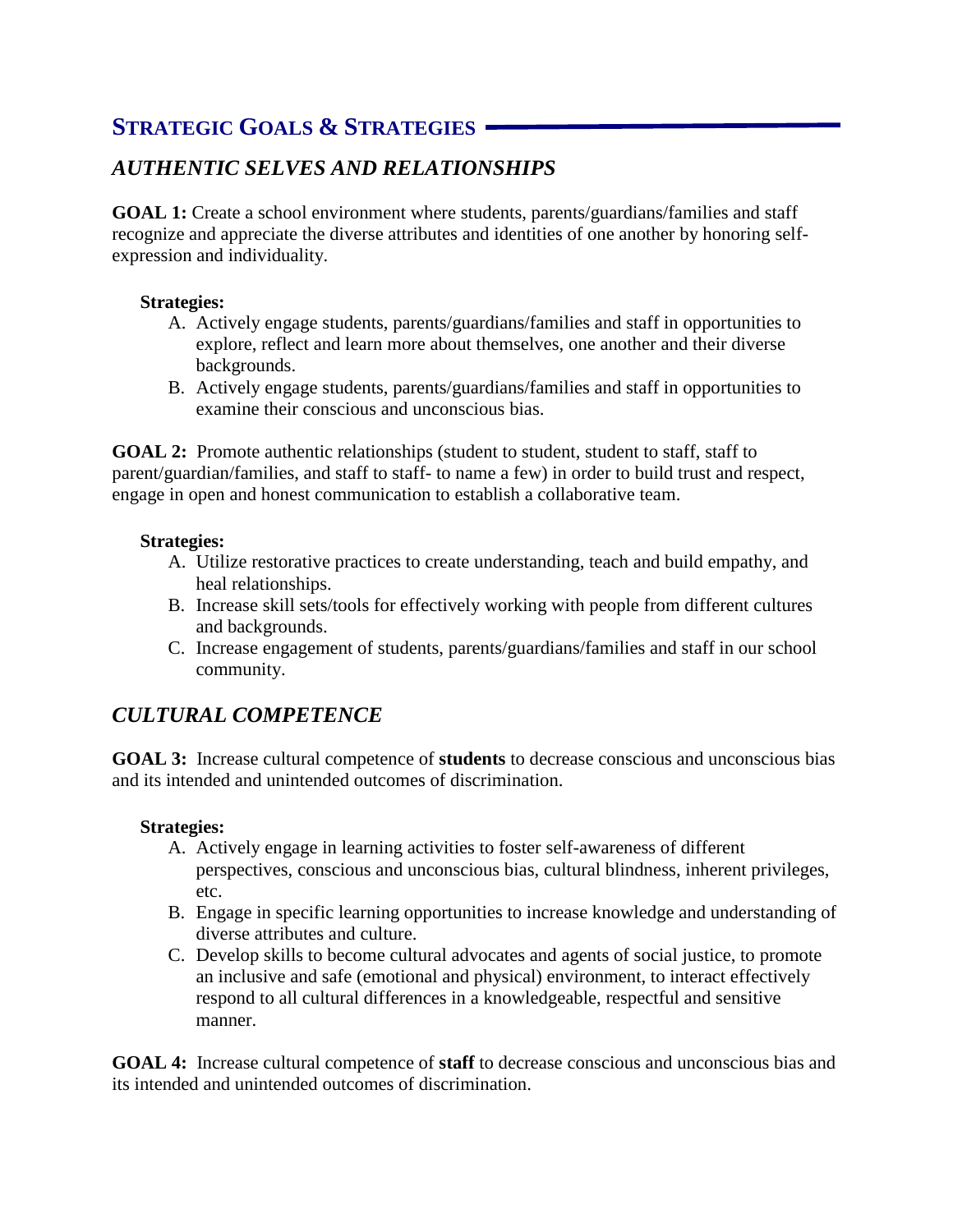#### **Strategies:**

- A. Actively engage in professional development to raise self-awareness of different perspectives, bias, cultural blindness, inherent privileges, etc.
- B. Engage in specific learning opportunities to increase knowledge and understanding of diverse attributes and culture.
- C. Develop skills to become cultural advocates, fostering the skills we want to instill in our students and parents/guardians/families.
- D. Develop skills to interact effectively and respond to all cultural differences in a knowledgeable, respectful and sensitive manner.
- E. Develop skills to teach our diverse student population, promoting engagement of all.

**GOAL 5:** Increase cultural competence of **parents/guardians/families** to decrease conscious and unconscious bias and its intended and unintended outcomes of discrimination.

#### **Strategies:**

- A. Utilize teachable moments (providing information within the context of real-life scenarios) and effectively respond to cultural differences.
- B. Engage the community in conversations on the topic of cultural competence, increasing knowledge and understanding of diverse attributes and culture.
- C. Engage the community in conversations to raise self-awareness of different perspectives, bias, cultural blindness, inherent privileges etc.
- D. Engage in ongoing communication regarding relevant diversity topics, implementation of strategies, activities and opportunities.

## *INSTRUCTION/CURRICULUM/ASSESSMENT*

**GOAL 6**: Ensure instruction, curriculum and assessment practices are inclusive of diverse perspectives, cultures and our global world.

#### **Strategies:**

- A. Create and promote opportunities to include perspectives that are not represented in textbooks and state approved standards.
	- *a. Include literature (text, international film, media, current events, etc.) that is reflective of diverse authors, backgrounds and perspectives in all of our classrooms.*
	- *b. Create safe, brave and inclusive environments for perspectives to be shared.*
- B. Teach students to think critically about concepts/issues that include diverse perspectives and experiences through project based learning and real world applications.
- C. Create and evaluate assessments that are free of unintentional bias and allow students of different backgrounds to demonstrate what they have learned.
- D. Increase student engagement by providing opportunities to share diverse backgrounds and learn from one another.
- E. Utilize assessment practices to ensure students have the opportunity to demonstrate knowledge in a variety of ways.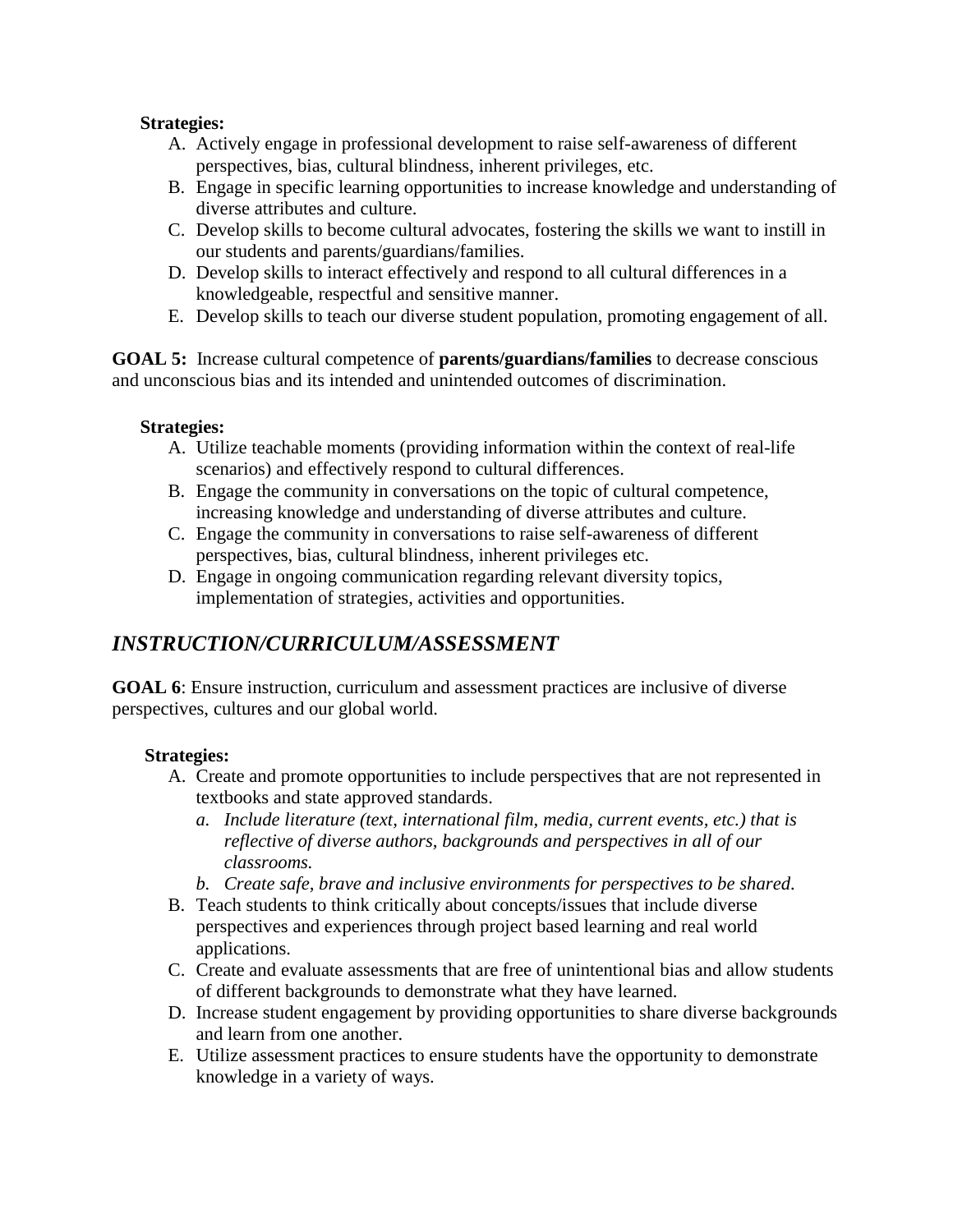**GOAL 7:** Analyze assessment data, specifically demographic data and develop strategies to close the achievement gap and increase the academic proficiency of all students.

#### **Strategies:**

A. Utilize district and school "data days" and PLCs to review data for individual and/or groups of students to plan for interventions and progress monitoring.

### *POLICIES/PRACTICES/PROCEDURES*

**GOAL 8:** To ensure policies, practices and procedures are equitable and free from discrimination.

#### **Strategies:**

- A. Review, revise and implement incident reporting mechanisms (students, staff and parents/guardians/families) in an open and safe environment.
- B. Review, revise and implement hiring practices for recruiting and retaining a diverse staff.
- C. Review, revise and implement policies, practices and procedures to ensure they are "user friendly" and accessible.
- D. Create and evaluate assessments that are free of unintentional bias and allow students of different backgrounds to demonstrate what they have learned.
- E. Increase student engagement by providing opportunities to share diverse backgrounds and learn from one another.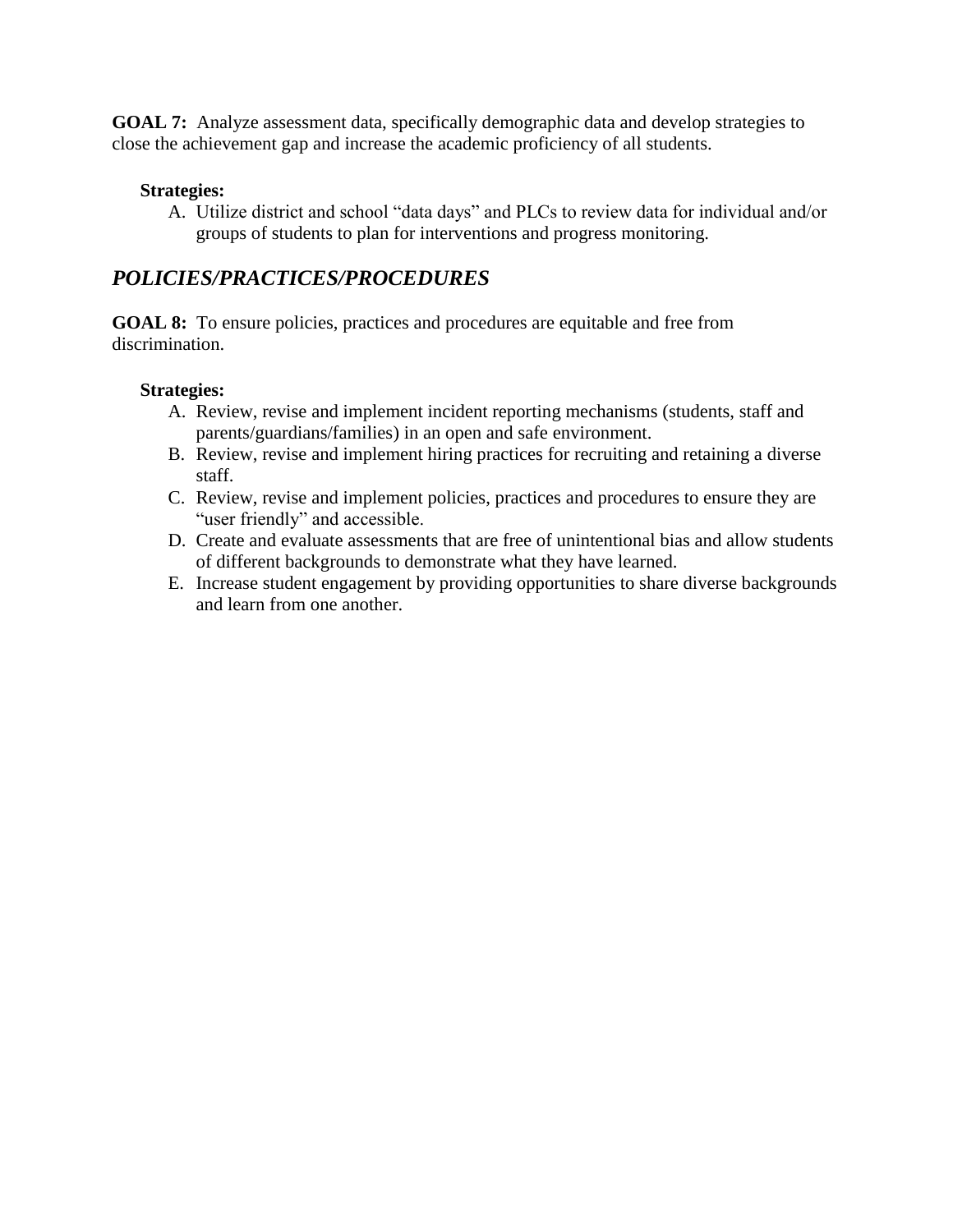# **APPENDIX A**

## *DEFINITIONS*

*It is recognized that many of the terms below have multiple definitions and interpretations. As we proceed with this relevant and impactful work, It is important to establish a shared understanding and interpretation of the specific terms utilized within our Equity Plan.*

- **1. Authentic Self** Level of identity that is the real, true, genuine substance of who a person is; who the person is at their absolute core; the part of an individual that is not defined by external sources, pressures and/or "expectations"; knowing one's authentic self is an ongoing process of self- reflection, exploration, challenge, new insights, and personal and professional growth.
- **2. Biological sex** The physical sex characteristics you're born with and develop, including genitalia, body shape, voice pitch, body hair, hormones, chromosomes etc. . .
- **3. Bias -** The unfavorable judgment or evaluation of one group and its members relative to another.; expressed directly/explicitly:
	- A. **Conscious** Person is aware of his/her evaluation or judgment and believes it is true or accurate.
	- B. **Unconscious** Person doesn't perceive or endorse the evaluation or judgment; Person is not aware of the consequences of unfavorable judgment, but unconsciously perpetuates that thinking. Person is not aware of societal influences on his/her judgment or evaluation and internalizes social stereotypes in their thinking.
- **4. Cultural competence** A set of values, behaviors, attitudes, and practices within a system, organization, program or among individuals and which enables them to work effectively cross culturally. An ability to reflect on experiences with diverse cultures to demonstrate knowledge and sensitivity. An ability or willingness to purposefully engage with others and create an environment for productive and respectful relations with others.
- **5. Culturally inclusive-** Being or creating an environment that acknowledges, respects, values, and embraces diverse cultures. The perspectives and contributions of each individual, including their diversity are embraced and valued. In an inclusive environment, people of all cultural orientations can: freely express who they are, their own opinions and points of view; fully participate in teaching, learning, work and social activities; feel safe from conscious or unconscious mistreatment, harassment or unfair criticism
- **6. Culturally responsive teaching** Using cultural characteristics, experiences, and perspectives of ethnically diverse students as conduit for teaching them more effectively. It is based on the assumption that when academic knowledge and skills are situated within the lived experiences and frames of reference of students, they are more personally meaningful, have higher interest appeal and are learned more easily and thoroughly.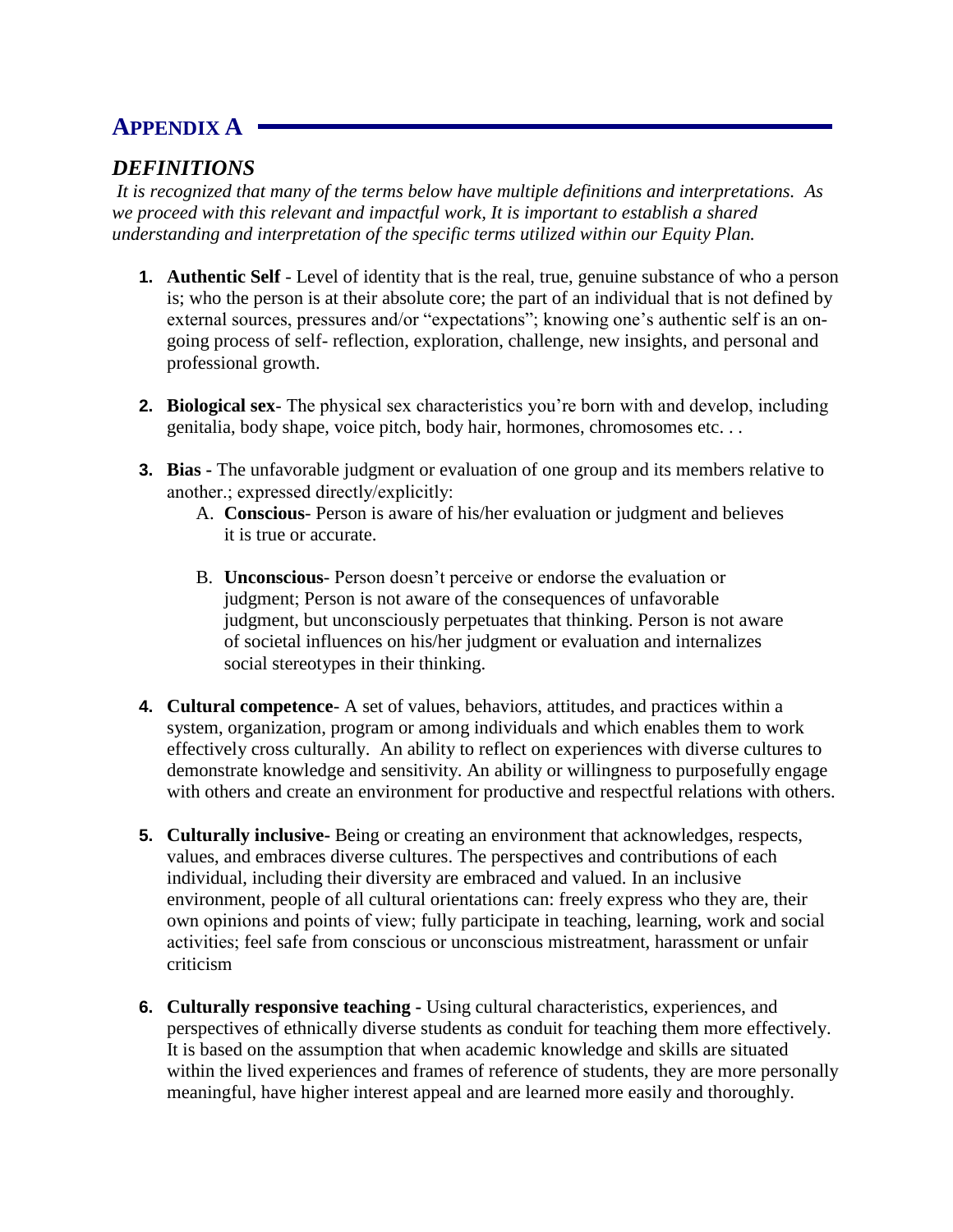- **7. Culture** A shared, learned system consisting of patterns of traditions, beliefs, values, norms, attitudes, meanings and symbols that shapes and influences one's perceptions, behaviors and interaction patterns in the world; passed on from one generation to the next and are shared to varying degrees by interacting members of a community; ways of thinking, knowing and being in the world.
- **8. Discrimination -** The unjust or prejudicial treatment (intentionally or unintentionally) of different categories of people based on membership in a particular social group (e.g., race, ethnicity, sex, sexual orientation, religion, social class, etc. . .)
	- A. **Individual** The behavior of individual members of a particular social group that has an intended or unintended, differential and/or harmful effect on members of another social group.
	- B. **Institutional** The unjust and discriminatory mistreatment of an individual or group of individuals by society and its *institutions* as a whole, through unequal selection or bias, intentional or unintentional; built into the normal working relationships of institutions, its perpetuation requires only that people continue "business as usual." Its eradication requires much more than good will; it requires active review of the assumptions and practices by which the institution operates, and revision of those found to have discriminatory results.
	- C. **Structural**  Practices, norms and behaviors within institutions and social structures which have the effect of denying rights or opportunities to members of minority groups, keeping them from achieving the same opportunities available to the majority group. Structural discrimination can occur both intentionally and unintentionally. The term is also used in relation to more informal practices which have become embedded in everyday organizational life and effectively become part of the system, "how we do things around here."
- **9. Diversity-** The inclusion of different types of people (as people of different races or cultures) in a group or organization
- **10. Educational Equity** Eliminate educational barriers based on gender, race/ethnicity, national origin, color, disability, age, or other protected group status; and provide equal educational opportunities and ensure that historically underserved or underrepresented populations meet the same rigorous standards for academic performance expected of all children and youth; ensure that all students have access to resources and learning; identify the intended learning outcomes and eliminating barriers for some to promote the success of all.
- **11. Equality-** The quality or state of being equal: the quality or state of having the same rights, social status, etc.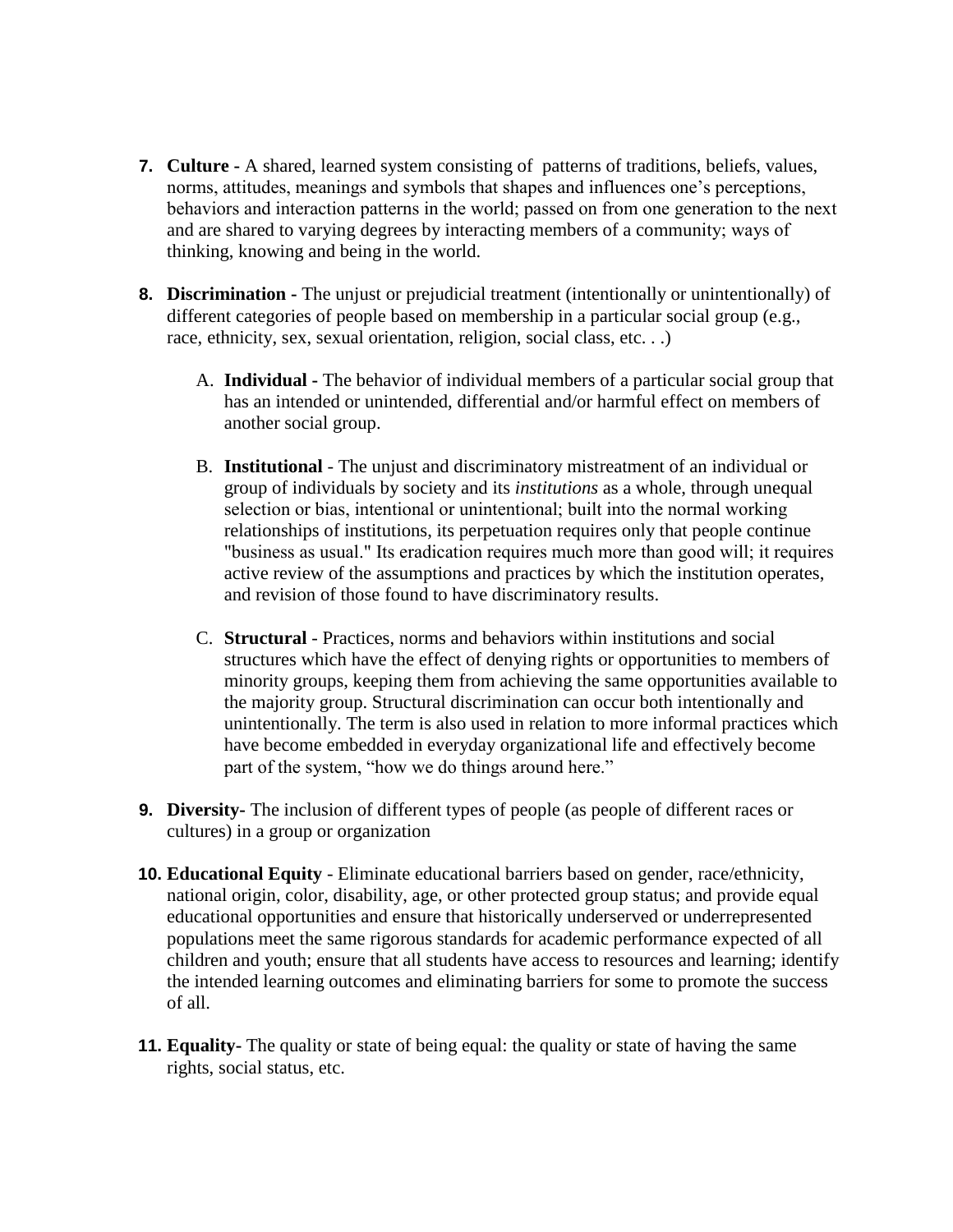- **12. Equity** Fairness or justice in the way people are treated; fairness achieved through systematically assessing and addressing disparities in opportunities and outcomes.
- **13. Equity Lens** Consciously consider equity (fairness) as we evaluate view opportunities and outcomes.
- **14. Ethnicity-** Affiliation or identity within a group of people bound by common ancestry and culture.
- **15. Family Status/Structure -** The combination of relatives that comprise a family; may include but is not be limited to: families with two parents/guardians (different gender, same gender), single parent/guardian, blended families, multi-generational households and/or adult siblings sharing a home.
- **16. Gender** The attitudes, feelings, and behaviors that a given culture associates with a person's biological sex. Behavior that is compatible with cultural expectations is referred to as gender-normative; behaviors that are viewed as incompatible with these expectations constitute gender non-conformity.
- **17. Gender expression** The way in which a person acts to communicate gender within a given culture; for example, in terms of clothing, communication patterns and interests. A person's gender expression may or may not be consistent with socially prescribed gender roles, and may or may not reflect his or her gender identity.
- **18. Gender identity-** Each person's deeply felt internal and individual experience of gender, which may or may not correspond with the sex assigned at birth, including the personal sense of the body and other expressions of gender, including dress, speech and mannerisms.
- **19. Privilege-** A special right or benefit that is given to some people and not to others. The benefits of access and social rewards which some receive, unconsciously and consciously, by virtue of their "location" in society.
- **20. Race** A social construct that artificially divides people into distinct groups based on certain characteristics such as physical appearance (particularly skin color) ancestral heritage, cultural affiliation, cultural history, ethnic classification...Racial categories subsume ethnic groups.
- **21. Racism-** The result of people of targeted racial groups believing, acting on, or enforcing the dominant system of beliefs about themselves and members of their own racial group; The systemic subordination of members of targeted racial groups who have relatively little social power in the United States; This subordination is supported by the actions on individuals, cultural norms and values, and the institutional structures and practices of society**;** prejudice plus power equals racism.
- **22. Restorative practices** Approaches utilized to enact the process of involving, to the extent possible, those who have a stake in a specific offense and to collectively identify